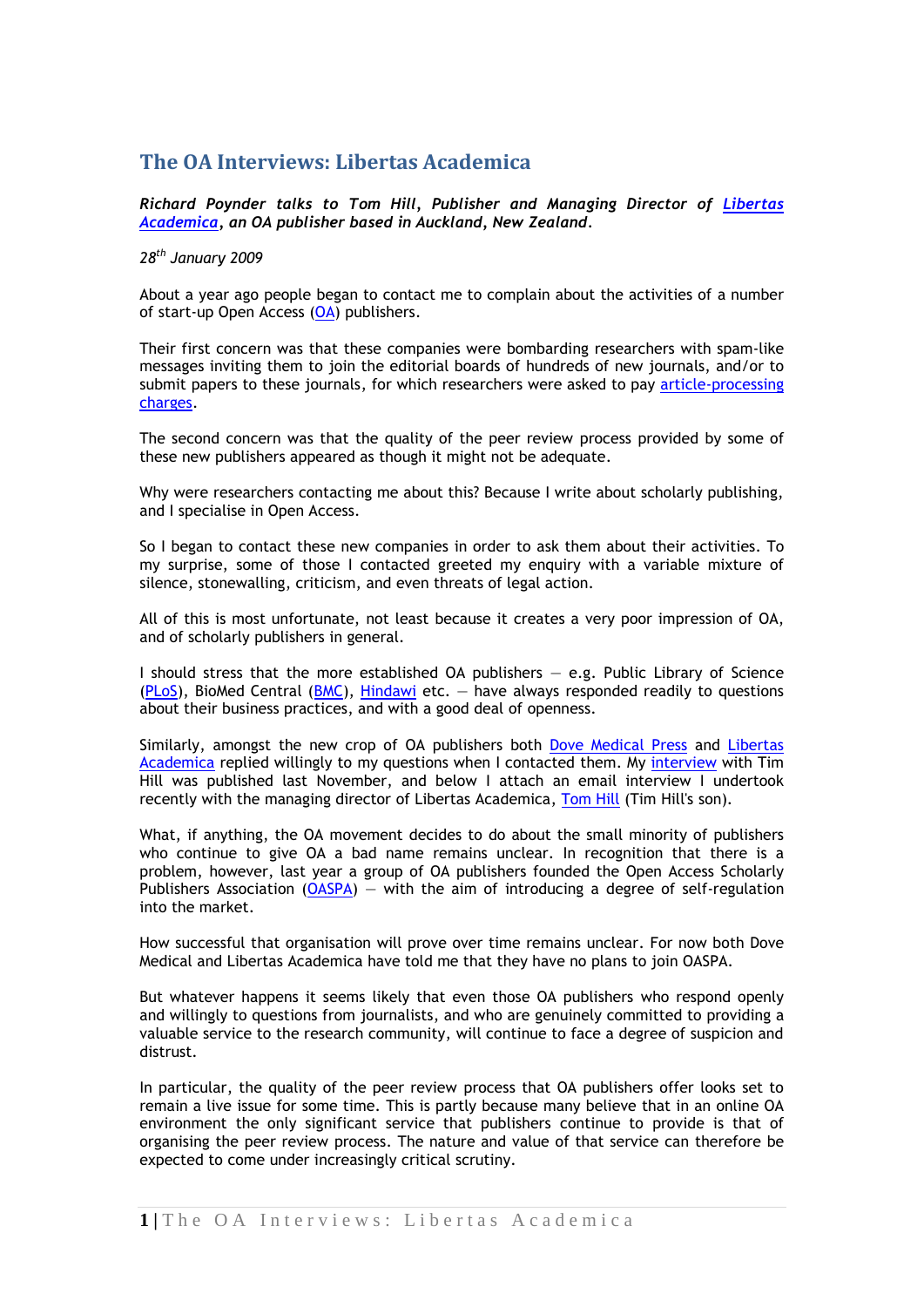Additionally, since fee-based OA journals bill researchers directly for publishing their papers (although in most cases the money will come not from researchers' own pockets, but from the budgets of their funders and/or institutions) the details of the financial transaction are much more visible than in a subscription-based environment — where publication charges are recovered indirectly by means of journal subscriptions. This, not unnaturally, increases expectations about the quality of the service provided in return.

It seems likely, therefore, that  $-$  sooner or later  $-$  OA publishers are going to have to become much more transparent than traditional subscription publishers ever had to be, both with regard to the process that papers undergo before they are published, and in explaining what the research community is getting for its money.

People are more likely to want to know, for instance, exactly what happens to a paper during the review process, who specifically reviews any given paper (and what qualifications they have for doing so), plus who makes the final decision on whether or not to publish a paper, and how that decision is arrived at.

This transparency will be all the more important given the high degree of automation that OA publishers utilise. A [recent incident](http://treethinkers.blogspot.com/2008/10/strange-new-open-access-journals.html?showComment=1232570220000) in which Libertas Academica mistakenly published a paper that had been rejected by the referees (a consequence [says](http://treethinkers.blogspot.com/2008/10/strange-new-open-access-journals.html?showComment=1232570220000#c2323333527895588224) Tom Hill of a database error) highlights the potential dangers of automation, and the bad press that can circulate in the blogosphere when such an error occurs.

Moreover, with growing scepticism about the [quality](http://www.nature.com/news/2008/081126/full/456432a.html) and [nature](http://blogs.sciencemag.org/scienceinsider/2008/12/inside-help-for.html) of the peer review process being undertaken by *all* scholarly publishers, the need for greater transparency will surely become ever more pressing for OA publishers as time goes on.

A second issue of transparency relates to the question of ownership. Most of the new crop of OA publishers are privately held companies, and most of them are unforthcoming when asked to divulge ownership details. Since the services they provide are primarily  $-$  if not exclusively  $-$  paid for out of the public purse some are [beginning to conclude](http://www.library.yale.edu/~llicense/ListArchives/0811/msg00058.html) that such secrecy is undesirable, particularly where the quality of the service being provided is also at issue, and particularly where the publishers concerned are selling their services under the banner of "openness".

As I asked when I published the Dove Medical [interview,](http://poynder.blogspot.com/2008/11/open-access-interviews-dove-medical.html) "Is it not reasonable ... for taxpayers to expect to know exactly what is being provided for [their] money, and who will benefit from any profits that are made as a result?"

I discuss these and other issues below with Libertas Academica's managing director Tom Hill.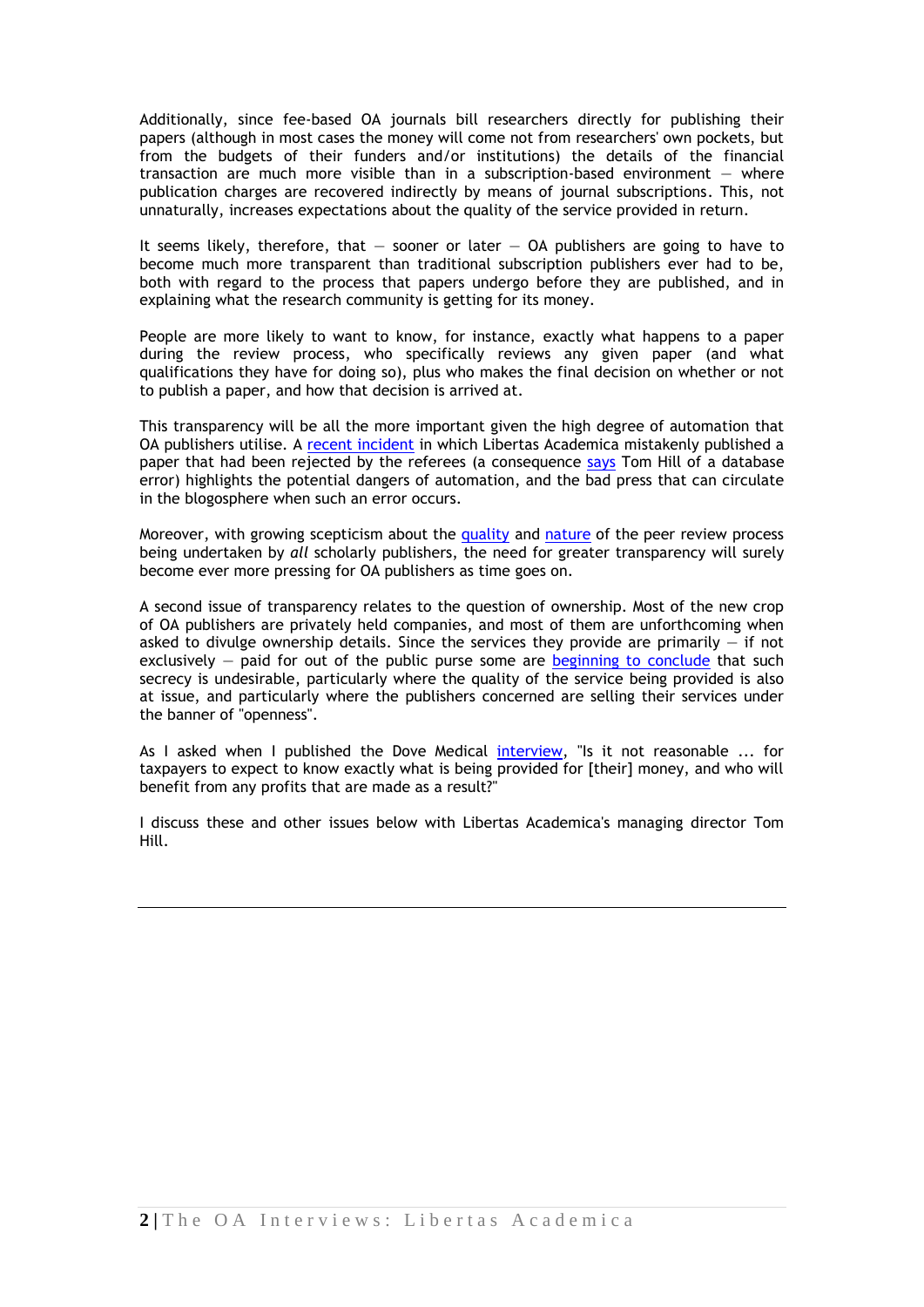

*Tom Hill, Publisher, Libertas Academica*

## **The interview begins ...**

## *RP: What is your background as a publisher, and your position and role at Libertas Academica?*

**TH:** I've been involved in publishing since I was at university, where I was involved in the *Auckland University Law Review* [\(AULR\)](http://aulr.auckland.ac.nz/) as both an editor and an author. After graduating I wasn't greatly enthused about the prospect of practising law but I wanted to do something at least as intellectually challenging. Publishing still appealed and I heard about Open Access. I researched it and decided it was worth getting involved in, and so LA was established.

My role at LA is essentially to oversee new business development and monitor the existing business.

## *RP: Can you talk me through the history and background of LA, and describe its* **raison d'être** *and business objectives?*

**TH:** The history and background of LA has to date been closely aligned with my own, so to some extent I've already answered this question in my previous answer.

LA's *raison d'êtr*e is essentially to advance itself and the OA publishing model through innovation, excellent service to authors and readers, and fair fees.

This translates into the following broad business objectives:

- publishing in the journal must be sustainable for us and the authors: principally meaning that fees must be high enough to allow us to invest in the journals and low enough to provide a good deal for authors
- excellent service to authors which is constantly being analysed and improved
- maintenance of and continual improvement of editorial standards in recognition of the central importance of this to the success of the business

#### *RP: When did LA start operating?*

**TH:** In 2004. I ran the business in my spare time at first, while I worked for a legal publisher as managing editor of a portfolio of databases. In the meantime LA proved itself viable and I moved over to run it full time.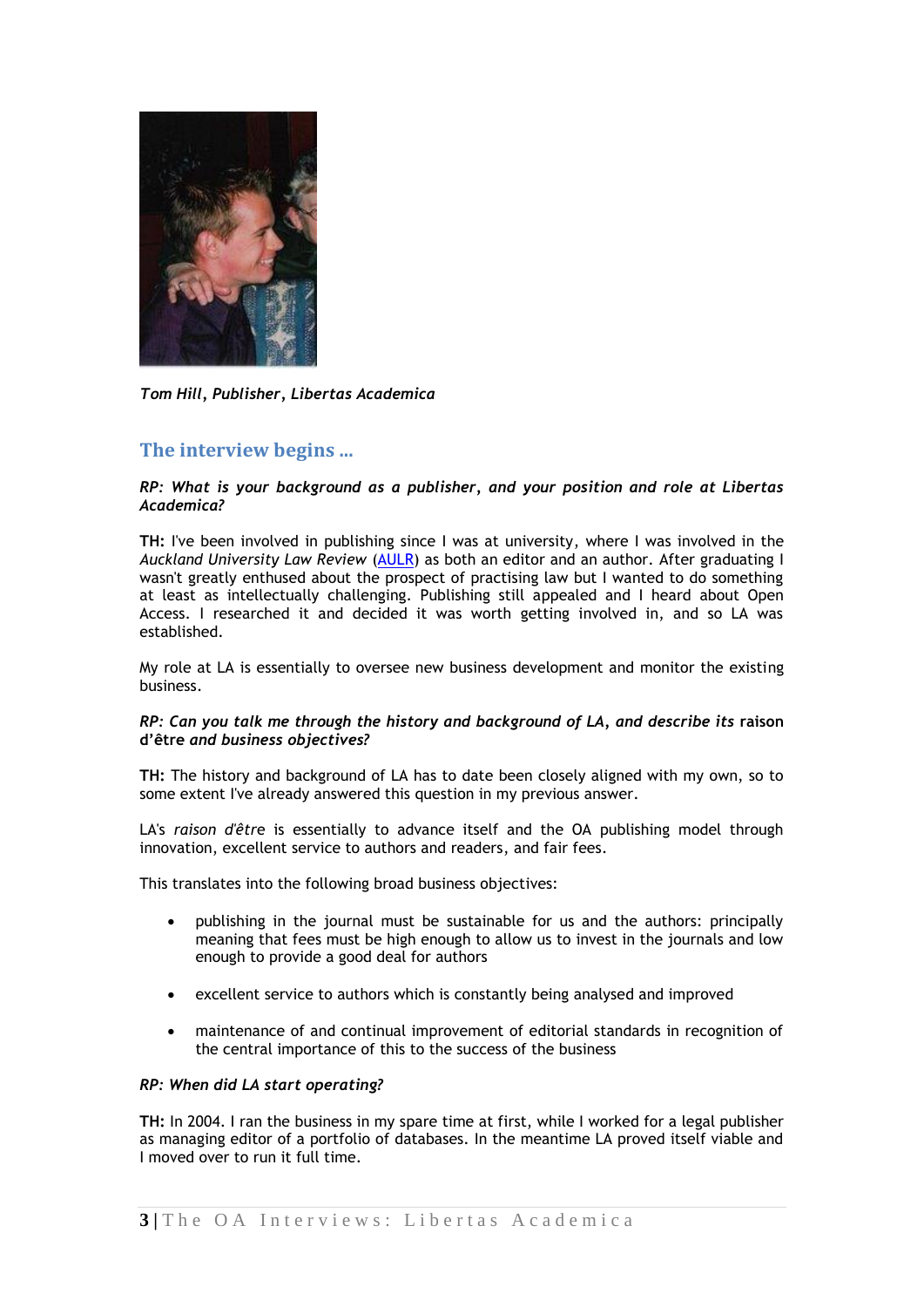I continue to do some pro bono legal work for a human rights barrister, and I've had some more work published in law journals, but I've never regretted not practising law.

*RP: Where is the company headquartered, who owns it, and how many employees does it have?*

**TH:** LA is based in Auckland, New Zealand. We have four full time permanent staff, three part timers and numerous contractors performing various functions, in New Zealand and overseas.

*RP: Why can you not say more about the ownership of LA? Most if not all LA's revenues will be coming from the public purse. Does not the public have a right to know to whom that money is going?*

**TH:** Because LA is a privately held company.

*RP: Do you personally have an ownership stake in the company? If so, can you say what it is?*

**TH:** Yes, and no.

*RP: Your father, Tim Hill, runs Dove Medical Press — which is also based in Auckland. I understand that they are separate companies, but does your father have any ownership stake in LA, or any involvement at all with LA?* 

**TH:** No.

**Do you have any financial interest in, or involvement with, Dove?** 

**TH:** No.

## **The journals**

*RP: As I understand it, all your journals are OA, and they specialise in the biological sciences and clinical medicine. How many journals are there in total, how many papers have you published so far, and do you have any other products (e.g. books)?* 

**TH:** There are 90 journals, including several which are still under development and not on the website yet.

I looked at Open Access text books when I started LA and I developed what looked like being a viable business model, but it never attracted a great deal of interest and LA now focuses exclusively on Open Access journals.

#### *RP: Can you expand on that last point about OA books?*

**TH:** As of now, I think the academic text book area is more dysfunctional than the journal area but the last time I looked at it I couldn't detect any real consensus on a solution. My opinion is that a wiki with a degree of control over authorship and versioning is the way forward for the academic text book area.

#### *RP: Are there regular publication dates for LA's journals? Are they, say, published once a month on the same date?*

**TH:** Articles are published as they are accepted for publication, as what we term a "Provisional PDF". This is the accepted manuscript, any associated files, and a cover page explaining its status as a provisional PDF. As soon as typesetting is complete the provisional PDF is replaced by the typeset PDF.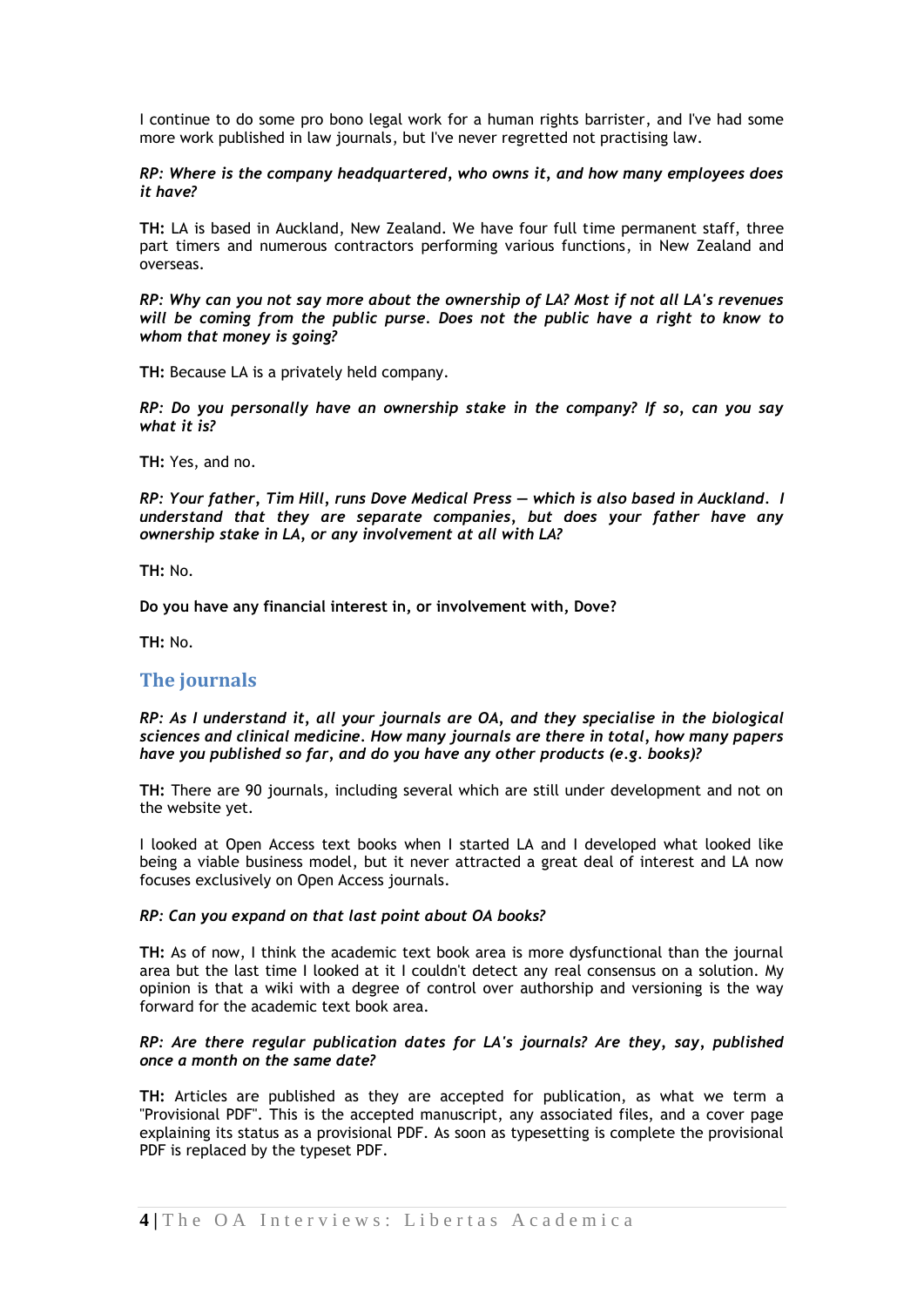### *RP: What is LA's business model: Are all its revenues earned from article-processing charges (which I believe are \$1,259 per paper), or does the company earn revenue from other sources too?*

**TH:** 100% of our revenues arise from article publishing fees, although LA also sells a tiny number of author reprints of papers where individuals request it.

## *RP: What professional online services are LA's journals indexed in?*

**TH:** Numerous services including CAS, SCOPUS, Intute, EMBASE, EMBiology, Science Citation Index Expanded, Journal Citation Reports/Science Edition, Current Contents/Agriculture, Biology and Environmental Sciences, Current Contents/Life Sciences, EBSCO Academic Search Complete, and Google Scholar.

#### *RP: Have any of your journals yet earned an impact factor? If not, when do you expect them to start earning IFs?*

**TH:** Several journals are currently in the process of being evaluated pursuant to being granted impact factors.

#### *RP: I do not see any [DOIs](http://en.wikipedia.org/wiki/Digital_object_identifier) in the papers published on the LA web site. Is that something you plan to add?*

**TH:** Yes, it is a near-term priority.

## *RP: Does LA offer any form of institutional membership scheme such as [the one](http://www.biomedcentral.com/info/about/instmembership) operated by Biomed Central?*

**TH:** Not at present. When I've looked at it in the past there hasn't seemed to be a great deal of demand for it. However I'm not opposed to the idea and any reasonable proposals put to me will be considered, although I'm wary of any agreements which effectively compel authors to publish with us. I don't regard this as being in the interests of authors and, because LA's interests are aligned with those of authors, not in LA's interests either.

## *RP: I see you offer fee waivers. Can you give me some idea of the percentage of papers you have published with a waiver to date?*

**TH:** I can't give a precise total but they run at around 15-20% of the monthly total. There are also a number of papers published with partial waivers.

In addition, when new journals are launched LA offers waivers for the first three months after launch.

## *RP: You didn't say how many papers LA has published to date?*

**TH:** As of today (27/1/09) 1,043.

## **Peer review**

## *RP: Peer review practices seem to vary a great deal amongst scholarly publishers today. Can you explain how it works at LA?*

**TH:** The basic precepts LA applies to peer review are that:

- Objective and effective peer review is the cornerstone of all credible scholarly publishing, and
- LA is obliged to avoid placing 'road-blocks' in the paths of peer reviewers, in recognition that they undertake their role as an unpaid professional obligation, and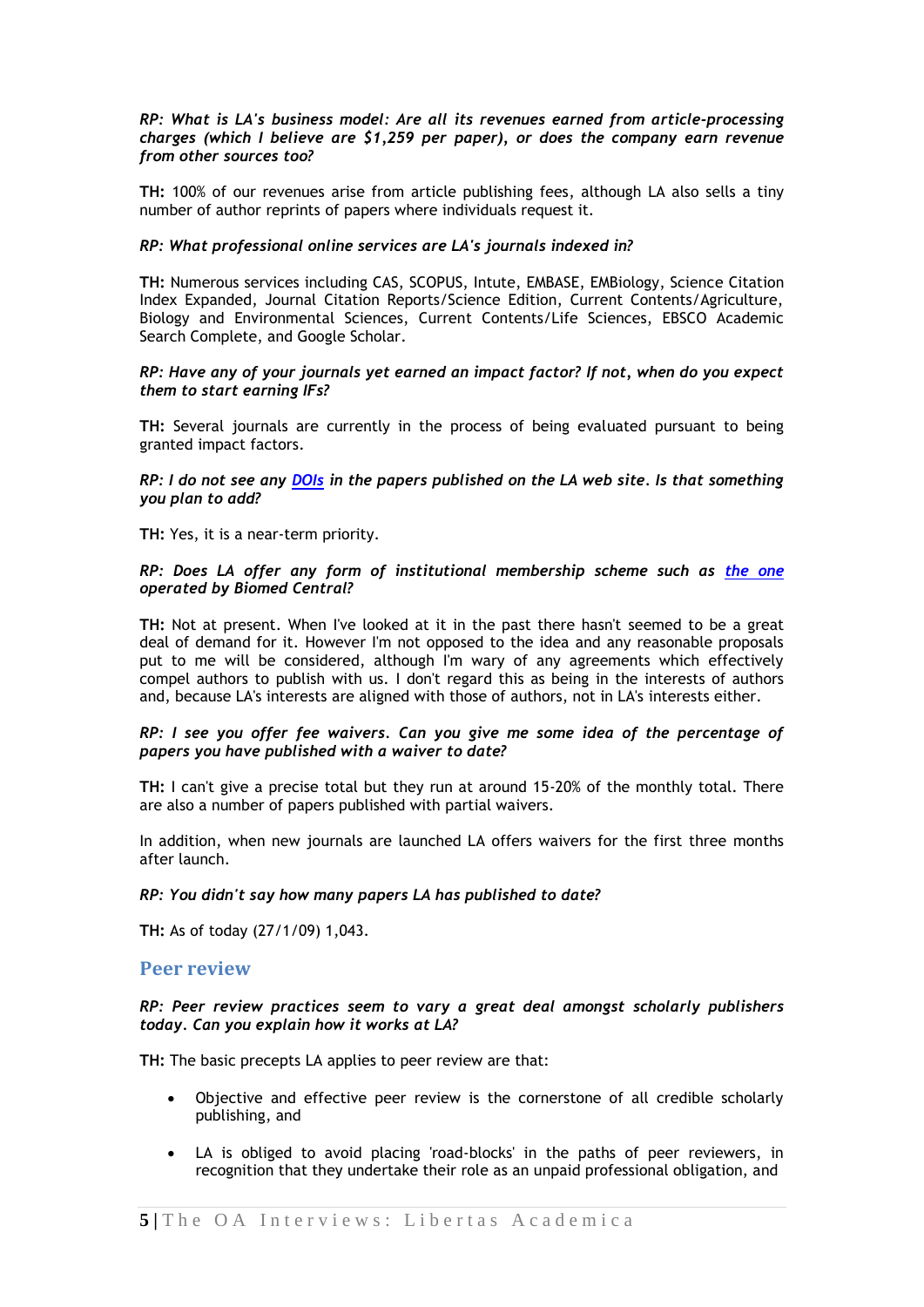Authors are entitled to expect that peer review of their paper will be completed promptly, but without compromising editorial standards.

#### *RP: Can you describe the process that papers go through before they are published by LA, and who is involved in that process? Does every journal have an editor-in-chief to make the final decision for instance?*

**TH:** Peer reviewers' reports are sent to the journal's editor-in-chief or associate editor, who makes a publishing decision based on the reviewers' recommendations. The author is then sent the reports and informed of the publishing decision.

In the case of papers which are accepted with modifications the editor-in-chief or associate editor receives the resubmitted manuscript and decides whether to accept it or send it back to the authors for further changes.

#### *RP: Who chooses the reviewers in the first place, and who decides whether they are suitably qualified to review a given paper?*

**TH:** Reviewers volunteer to act as peer-reviewers for our various journals. Their comments are seen by the editor and he/she evaluates the merits or otherwise of their comments and makes a decision on what is communicated to the author.

#### *RP: Is the peer review at LA all done in the traditional manner, or do you have any "community peer review" or "open peer review" processes, which seem to be becoming increasingly popular with OA publishers?*

**TH:** We allow commenting on papers which often manifests some of the features of open peer review. However, I'm very wary of equating this with peer review. While I'm very interested in innovation in other areas, meaningful and credible peer review is the basis of credible scholarly publishing.

If authors demonstrate an interest in it then LA will implement other forms of peer review, but in my opinion this is not an area that should be experimented with readily.

Peer review is an area which I am very conservative about, principally because in my opinion OA publishers need to be seen to be employing procedures which are unambiguously of the same standard of credibility and objectivity as conventional publishers. So this is an area where innovation takes a second place to maintaining quality.

### *RP: I think you claim to peer review papers in one to three weeks: Many might say that it is not possible to review a paper adequately in that time. Most journals take months, sometimes over a year. How do you manage to get it done so quickly, and how can you ensure that the quality of the reviewing process is adequate with such a short turnaround time?*

**TH:** It's taken a great deal of time and research to bring peer review times down to this level without compromising on quality. We have achieved it primarily by understanding how peer reviewers approach the peer review of a paper (in regard to how they organise the task and how they incorporate it around their other commitments), and by working to ensure that we make it as straight-forward for them to undertake a peer review as possible, again without compromising on quality.

It has been an interesting process: I found that there was no consistently discernable difference between the quality of a report where the reviewer was given three months to respond and where they were given two weeks.

LA's peer review standards are carefully balanced between ensuring a reasonably prompt submission processing turn-around time and allowing reviewers enough time to compose thoughtful and comprehensive reports.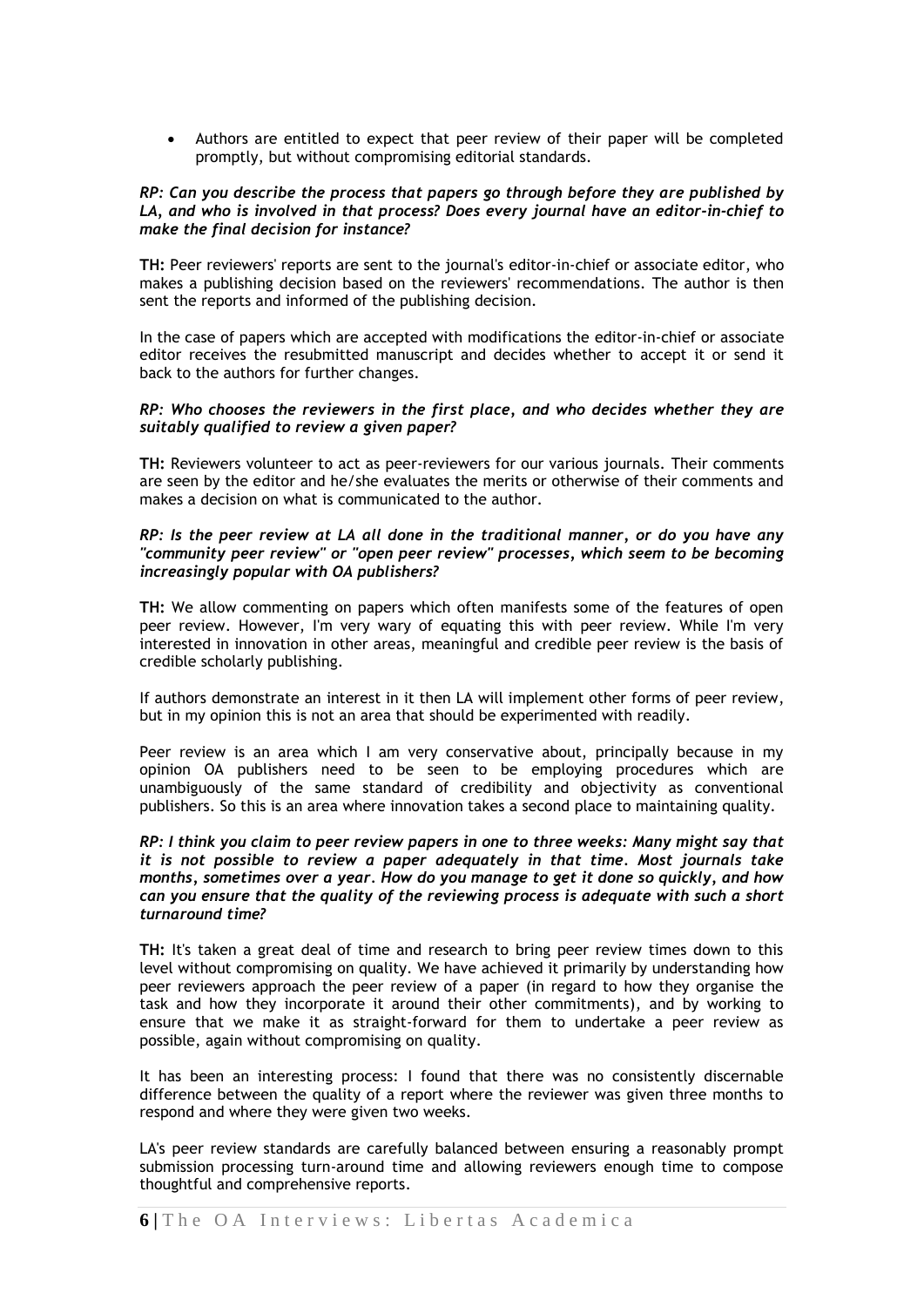Editors-in-chief see peer review reports before they are sent and can request further reports to be commissioned if they wish.

I read almost all the peer review reports we send and I'm confident that we are achieving very good review quality standards. Completed review reports usually run to between one to two plain text A4 pages, and occasionally run up to around six or seven. Credible peer review is something I take very seriously because it's the basis of our credibility.

#### *RP: I believe LA papers are licensed under Creative Commons licences. Can you specify which licence you use, and say whether the same licence applies to all LA papers?*

**TH:** We use the [Creative Commons Attribution By license.](http://creativecommons.org/licenses/by/2.0/) The same licence applies to all LA papers. Some of our oldest papers have a slightly different wording, although from recollection it isn't dissimilar to the CC-BY license in its underlying nature.

But irrespective of this, the site states that where the old license appears it should be considered to be invalidated and replaced by the CC-BY license.

#### *RP: Do you have, or plan to introduce, a print option — allowing people to buy print versions of your journals?*

**TH:** This is something that I'm going to offer for some journals in 2009. Owing to the flexibility of modern digital reproduction methods it's relatively inexpensive to undertake small print runs of journals, although the logistics of distributing printed journals is still comparatively expensive.

It will be interesting to see whether there is significant demand for print versions. I can certainly understand from my own experience as an author that there can be real value in printed journals.

## **Recruitment**

#### *RP: Can you tell me how you recruit a) editors and b) article submissions for LA journals?*

**TH:** Editorial board members are generally recruited on the basis of an editor-in-chief's recommendations, by editorial board members recommending people who are then invited to supply a curriculum vitae for the editor in chief to review, or by applications being sent to us without prior invitation. In the latter two instances applicants are screened by the editor-in-chief.

Submissions primarily arise from each journal's alerts opt-in email list. An alert containing a call for papers is sent every three to four months. Frequently these appear to be forwarded by recipients to their colleagues.

We also receive submissions as a result of visits to the site and a gratifyingly high number of previous authors submit new papers to us.

*RP: As you will know, there has been some controversy over the way in which some OA publishers have been recruiting editors and papers for their journals. Dr [Gunther](http://en.wikipedia.org/wiki/Gunther_Eysenbach)  [Eysenbach,](http://en.wikipedia.org/wiki/Gunther_Eysenbach) for one, has been very vocal about this, and indeed he has specifically [criticised LA](http://gunther-eysenbach.blogspot.com/2008/07/dove-medical-press-and-libertas.html) (amongst others) in the past. On his blog Eysenbach says of LA and your father's company Dove Medical, "some annoying or illegal activities are going on in Auckland, and anybody who receives spam emails from Dove Medical Press, Libertas Academica, Timothy Hill, Tim Hill, or Tom Hill, should submit a complaint to the [New](http://complaints.antispam.govt.nz/)  [Zealand Spam Complaint System.](http://complaints.antispam.govt.nz/)" Were his criticisms justified, or did he misunderstand what LA has been doing?*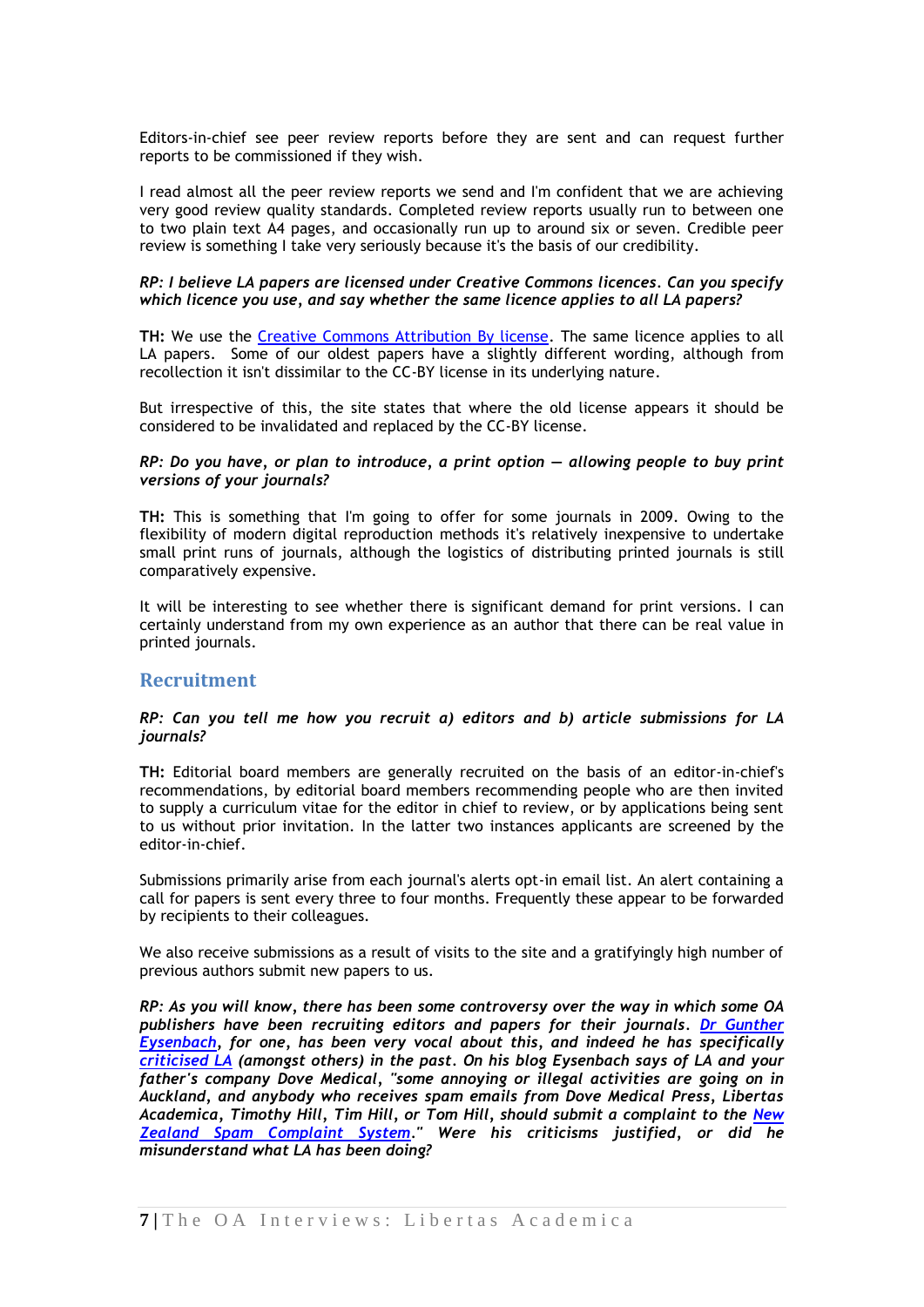**TH:** In terms of general calls for papers, we previously operated on the basis that where authors had published a paper in another journal that was very close in aims and scope to one of our journals then we could legitimately contact them. That served both the authors and us well, and was generally very well received by those potential authors.

However our business has developed rapidly and we now have a very loyal group of former authors and potential authors who are very happy to receive correspondence from us. We ask those people to opt-in to our mailing lists, and respect any decisions that they make to no longer receive emails from us.

We have no plans to resume general calls for papers and find that our opt-in lists allow us to do all that we need to do in order to promote our journals.

#### *RP: Are you saying that LA never sent out unsolicited mass emails asking researchers to volunteer to be on its journal editorial boards or submit papers?*

**TH:** I am saying that at the time we considered such invitations to submit papers to be perfectly acceptable. However, on the basis of subsequent feedback received it is clear that a small number consider such invitations in a negative light. It is now no longer done and has not been done for a considerable period.

#### *RP: Dr Eysenbach appeared to conclude that you and your father were the same person and, presumably, that Dove and LA were both run by the same person. Why has LA not publicly responded to this incorrect inference, and to Dr Eysenbach's complaint that you were spamming researchers?*

**TH:** If Dr Eysenbach wished to engage constructively with me over these matters he needed only to send me an email and I would have responded in the same fashion. He never attempted to do so and so I assume that this was never his intention.

Since he chose not to take this approach I don't consider it incumbent on me to respond. It should also be noted that Dr Eysenbach publishes a journal which competes with various LA journals; one competitor attacking another isn't new and very few businesses would actively respond to every attack.

Another point to consider is that it simply isn't practical, and probably isn't advisable, for a business to respond to every comment on every blog about their business.

However, I would emphasise that I'm not aware of any publisher where any author, reader, peer reviewer or editorial board member can contact the managing director and receive a direct substantive reply.

## *RP: You are saying that you personally reply to all enquiries LA receives?*

**TH:** Yes. I even send each journal's journal alert email newsletter myself and any replies that subscribers send to it come to me directly. I do this because receiving feedback from LA's audience is the most valuable kind of information I can receive on how we're doing. Even if someone isn't specifically offering feedback, the fact that they're asking a question is a valuable insight.

## **Quality**

*RP: Traditional subscription publishers like [Elsevier](http://www.elsevier.com/wps/find/homepage.cws_home) have argued in the past that author-pays OA inevitably raises a conflict of interest for OA publishers, and that it could therefore lead to a decline in the quality of published papers. (See for instance Elsevier's [Memorandum to UK politicians in 2004\)](http://www.publications.parliament.uk/pa/cm200304/cmselect/cmsctech/399/399we57.htm). What would you say to anyone that might make that argument today, and what specifically does LA do in order to avoid such conflicts?*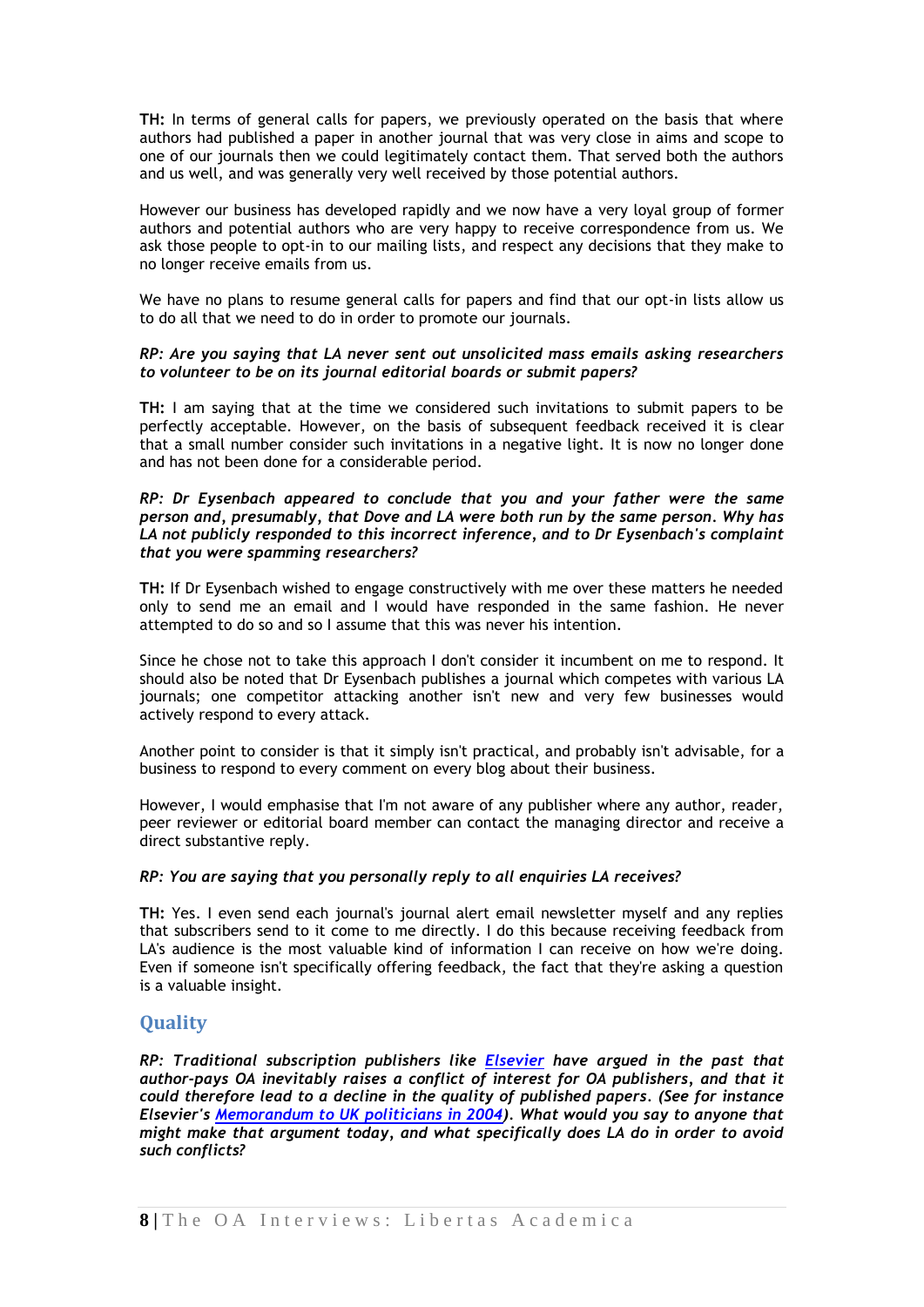**TH:** When I was doing my initial research on Open Access that was something that concerned me too. It seemed that OA could easily be regarded as a form of vanity publishing. However, only in the most superficial respect is this a good argument. The best response to it  $-$  and this is something that any responsible OA publisher should make selfevident  $-$  is to make clear that the same editorial practices are applied as those used by traditional publishers.

*RP: You say that but, as I understand it, LA had to pull a paper from its journal [Theoretical Biology Insights](http://www.la-press.com/theoretical-biology-insights-journal-j107) after it had been published. I believe this was done in response to [criticism](http://treethinkers.blogspot.com/2008/10/strange-new-open-access-journals.html?showComment=1232570220000#c2323333527895588224) on the [Dechronization](http://treethinkers.blogspot.com/) blog. Is that correct?*

**TH:** The TBI article was an embarrassing moment for us, and all I can offer is my apologies and an explanation.

#### *RP: What is the explanation?*

**TH:** It was caused by a database error following a server upgrade, which resulted in the paper having its status advanced, and thereby being published.

When the problem was recognised the paper was promptly removed and the database was repaired. We also put in place two layers of additional safeguards to prevent similar problems arising in the future.

As you can probably imagine it's very frustrating that IT issues like this can give rise to concerns about our editorial standards.

*RP: Can you clarify what you are saying: Are you saying that the paper should never have been published, or that it was simply published prematurely? If you are saying that it should never have been published, is this because it was rejected by the peer reviewers? (Last time I looked, by the way, the paper was [still online\)](http://www.la-press.com/redirect_file.php?fileId=1475&filename=TBI-1-Persinger&fileType=pdf).*

**TH:** To clarify, the paper should never have been published because it was a) rejected by peer reviewers and b) had its status advanced causing it to be published owing to a database error which has since been remedied.

It is also important to note that the paper was removed from the journal table of contents as soon as the database error was identified, months before the blog entry you refer to was bought to my attention.

The link that you provide above, by the way, has not been linked to from anywhere on the website, including the journal's home page, for some time, and the incorrectly published PDF has now been removed.

## *RP: Another concern raised on Dechronization was that LA never publicly signalled the withdrawal of the paper. Why is that?*

**TH:** Unfortunately at present we don't have a means to make a statement on the removal of a paper on the journal's home page, but this is being addressed in pending website design changes.

*RP: Last year saw the launch of the Open Access Scholarly Publishers Association [\(OASPA\)](http://www.oaspa.org/), partly in response to concern about researchers being spammed. Do you think there is a need for the OA publishing industry to engage in this kind of self-regulation? If so, do you think OASPA is the right approach?*

**TH:** Whether it requires self-regulation is moot. Being a capitalist I tend to assume that the market, specifically our editorial boards, authors and readers, provide the regulation.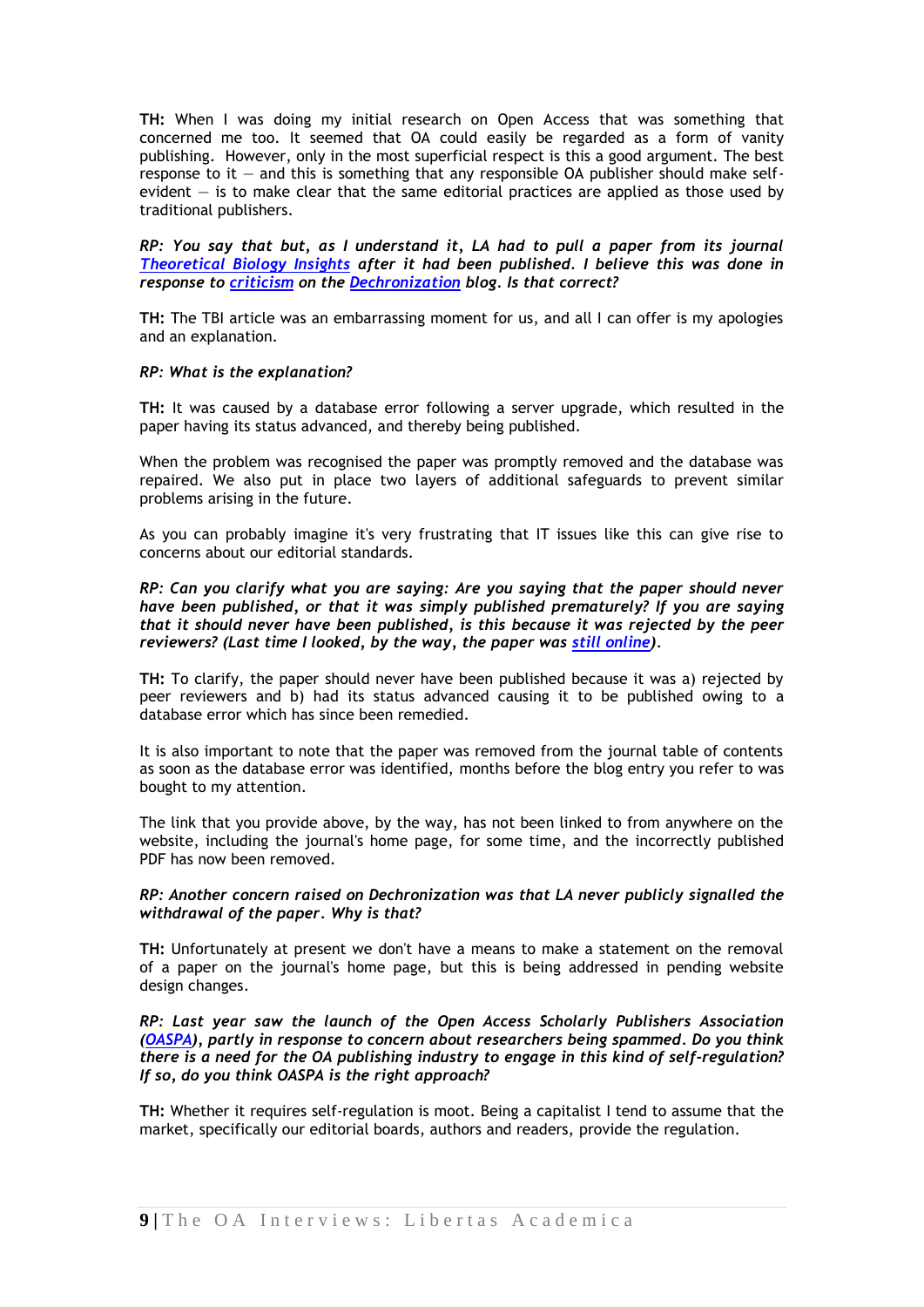We actively request, receive, and act on feedback we receive from editorial boards, readers and authors, and I strongly encourage all publishers to constantly and pro-actively do this as the best way to self-regulate.

So I think OA publishers should respond to the needs of the research community, not to the opinions of other publishers as to what constitutes correct practice.

In my opinion, however, there would be great value in an organisation governed by individuals who represent the interests of the research community. These representatives would be required to disclose their conflicts of interest, and publishers and any researcher receiving remuneration from a publisher would automatically be disqualified from being involved in the governance of the organisation. These individuals would need to be replaced at regular intervals through a transparent elective process. The organisation could have similar goals to OASPA.

#### *RP: So you don't anticipate joining OASPA?*

**TH:** I see no benefit in doing so.

## **The future**

#### *RP: What are LA's future plans in the scholarly journal market?*

**TH:** LA will continue to launch new journals but my primary strategic focus for 2009 is to invest in our existing journals by working to align them as closely as possible with the interests of our readers and authors.

#### *RP: Do you think that eventually all peer-reviewed papers will be published on an OA basis?*

**TH:** My expectation of how the STM scholarly journal area will develop is that a great number of the subscription journals in the strata below the leading journals will either disappear or convert to OA.

We've already seen some conventional journals in spaces that LA is well represented in  $$ such as bioinformatics — close down.

In the past we've looked at purchasing print journals and converting them to OA but the licensing arrangements attached to these journals make it prohibitively complex to do so.

#### *RP: What opportunities does OA offer for small publishers? Does it, for instance, level the playing field, and so make it easier for small publishers to compete with large publishers?*

**TH:** The beauty of OA is that it makes it possible for anyone, whether it's an enthusiastic individual or a start-up publishing firm like LA, to compete with the established publishers, and indeed to do so very successfully by being quicker to act and more innovative. Whether it offers benefits to small publishers producing conventional journals is dependent on how well they can adapt to OA.

#### *RP: How do you mean?*

**TH:** Many publishers — large and small — which adopt OA fail to recognise that it demands more than acceptance of a different copyright policy. This is demonstrated by the fact that conventional publishers charge article processing fees which are the same or even a greater amount than they charge for a print journal subscription.